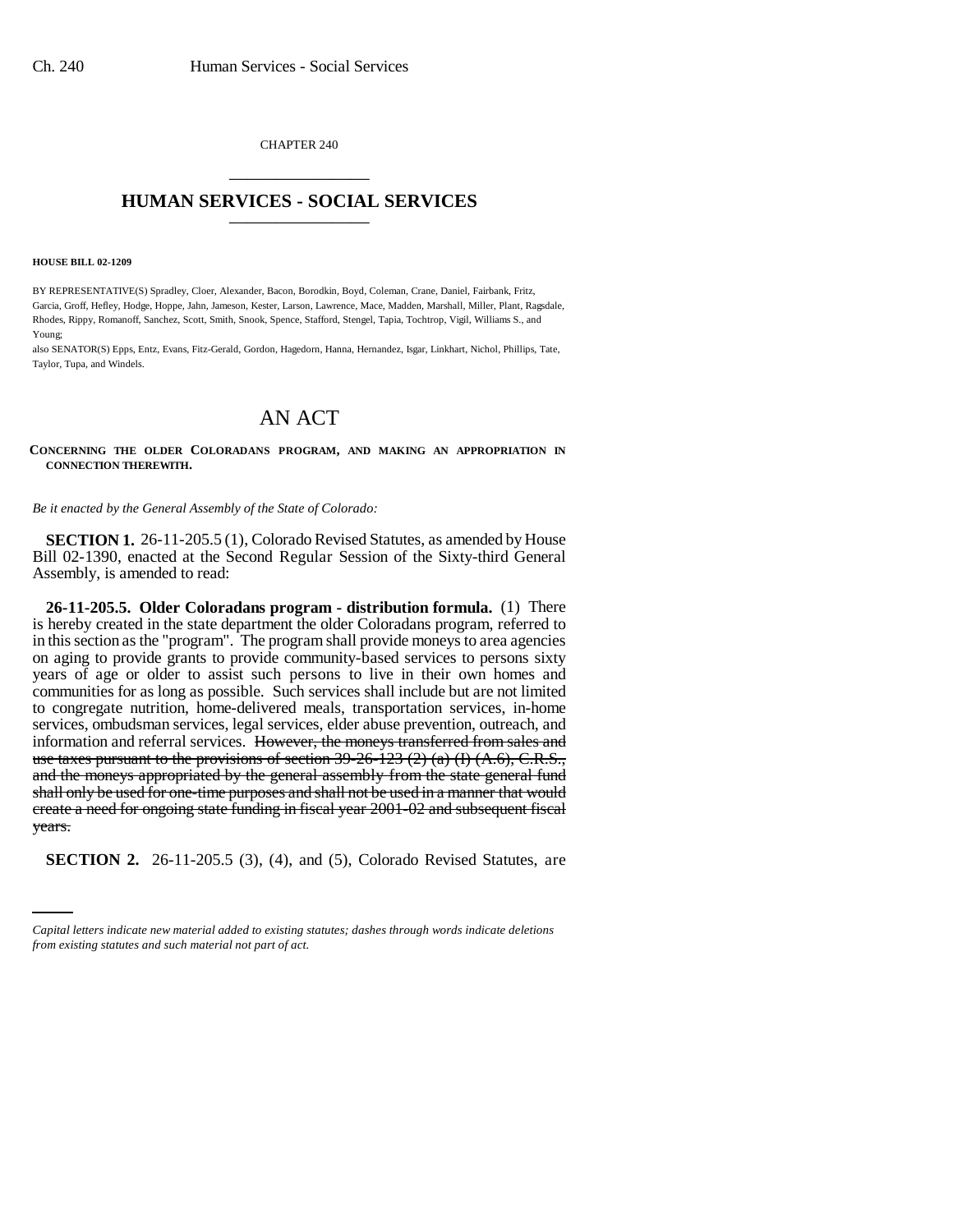amended to read:

**26-11-205.5. Older Coloradans program - distribution formula.** (3) The proposed uses of moneys from the program shall be included in each area agency on aging's area plan developed pursuant to section  $26-11-204$  (1) (a). Each area agency on aging's area plan shall specifically include an explanation regarding how the moneys transferred from sales and use taxes pursuant to the provisions of section  $39-26-123$  (2) (a) (I) (A.6), C.R.S., will be used for one-time purposes and shall not be used in a manner that would create a need for ongoing state funding in fiscal year 2001-02 and subsequent fiscal years.

(4) (a)  $\Theta$  or before January 1, 2001, and on or before January 1, 2002, ON OR BEFORE AUGUST 1, 2002, AND EACH AUGUST 1 THEREAFTER, each area agency on aging shall submit a report to the state office detailing the use of moneys from the program FOR THE PREVIOUS FISCAL YEAR, including an itemization of how many more persons received each service because of such moneys.

(b) On or before February 1, 2001, and on or before February 1, 2002, ON OR BEFORE NOVEMBER 1, 2002, AND EACH NOVEMBER 1 THEREAFTER, the state office shall compile the reports from the area agencies on aging and submit a report FOR THE PREVIOUS FISCAL YEAR to the joint budget committee of the general assembly, and the health, environment, children and families committee of the senate, and the health, environment, welfare, and institutions committee of the house of representatives detailing the use of moneys from the program.

(5) There is hereby created the older Coloradans cash fund, referred to in this subsection (5) as the "fund". The fund shall consist of moneys transferred TO THE FUND from sales and use taxes pursuant to the provisions of section 39-26-123 (2) (a) (I) (A.6) AND (3), C.R.S. In addition, the state treasurer may credit to the fund any public or private gifts, grants, or donations received by the state department for implementation of the program. The fund shall be subject to annual appropriation by the general assembly to the state department. Notwithstanding the provisions of section 24-36-114, C.R.S., all interest derived from the deposit and investment of moneys in the fund shall be credited to the fund. Any amount remaining in the fund at the end of any fiscal year shall remain in the fund and not be transferred or credited to the general fund or any other fund.

**SECTION 3.** 39-26-123 (2) (a) (I) (B) and the introductory portion to 39-26-123 (2) (b), Colorado Revised Statutes, are amended, and the said 39-26-123 is further amended BY THE ADDITION OF A NEW SUBSECTION, to read:

**39-26-123. Receipts - disposition.** (2) (a) (I) (B) For purposes of this subparagraph (I) SECTION, "net revenue" means the gross amount of sales and use tax receipts collected under the provisions of this article, less three and one-third percent of such amount retained by vendors for the collection and remittance of such tax pursuant to section 39-26-105 (1) (a).

(b) As used in paragraph (a) of this subsection  $(2)$  THIS SECTION:

(3) FOR THE FISCAL YEARS COMMENCING ON AND AFTER JULY 1, 2002, EIGHTY-FIVE PERCENT OF ALL RECEIPTS COLLECTED UNDER THE PROVISIONS OF THIS